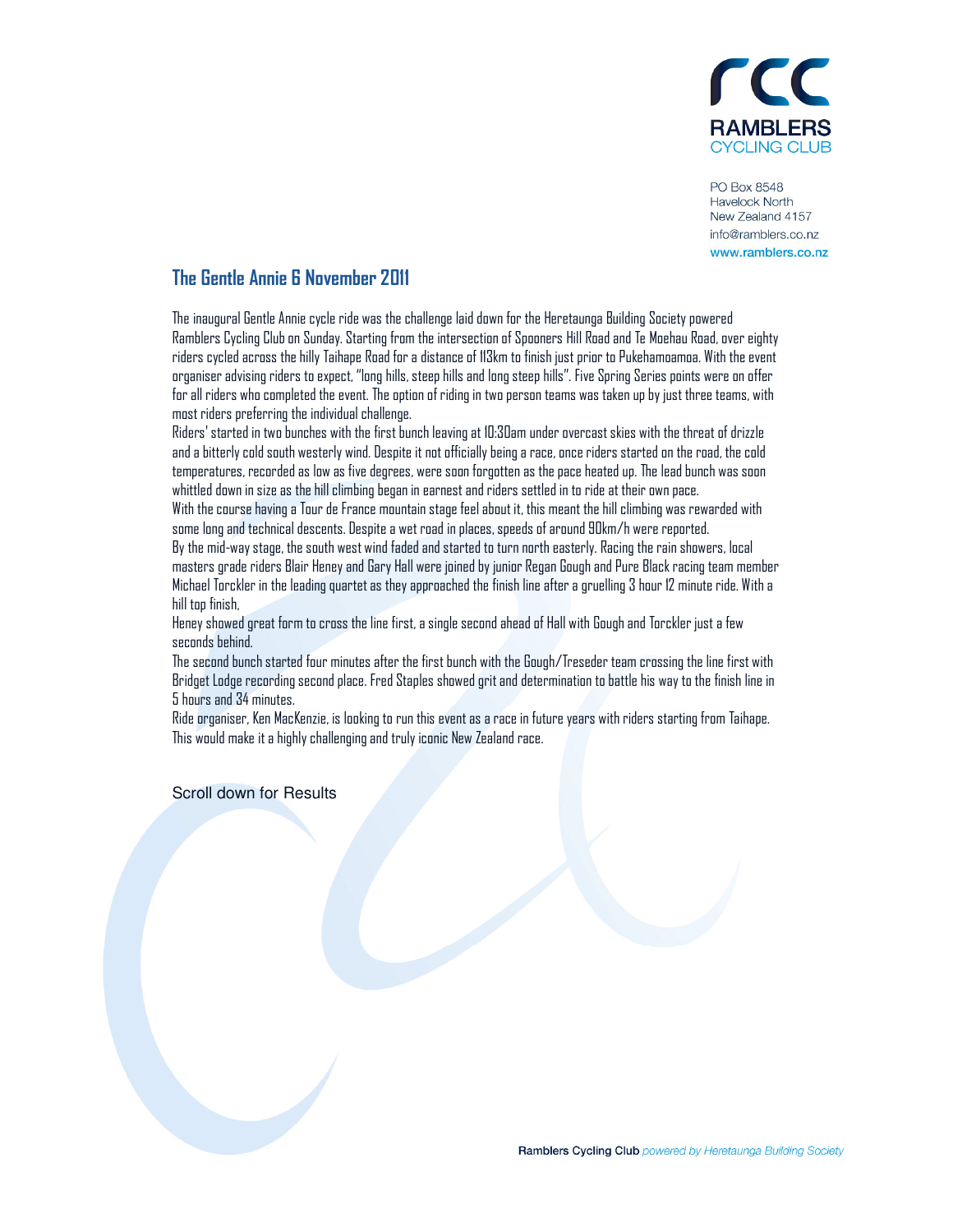## **Results**

rcc **RAMBLERS CYCLING CLUB** 

RCC powered by Heretaunga Building Society Pukehamoamoa School . 06 Nov 2011

## Gentle Annie Group 1

Place

|    |              |                |        |         | Gun        | Tag        |
|----|--------------|----------------|--------|---------|------------|------------|
|    |              |                |        |         | Time       | Time       |
| 1  | <b>Blair</b> | Heney          | Male   | A       | 3:12:34    | 3:12:34    |
| 2  | Gary         | Hall           | Male   | A       | 3:12:35    | 3:12:35    |
| 3  | Regan        | Gough          | Male   | A       | 3:12:39    | 3:12:39    |
| 4  | Michael      | Torckler       | Male   | Visitor | 3:12:41    | 3:12:41    |
| 5  | Josh         | Page           | Male   | A       | 3:16:43    | 3:16:43    |
| 6  | Michael      | Hall           | Male   | Visitor | 3:24:45    | 3:24:45    |
| 7  | Jason        | Kelly          | Male   | A       | 3:28:15    | 3:28:15    |
| 8  | Logan        | Bean           | Male   | A       | 3:29:49    | 3:29:49    |
| 9  | Patrick      | Kelly          | Male   | A       | 3:32:06    | 3:32:06    |
| 10 | Winston      | <b>Briggs</b>  | Male   | A       | 3:32:10    | 3:32:10    |
| 11 | Darryl       | Strachan       | Male   | A       | 3:32:12    | 3:32:12    |
| 12 | <b>Steve</b> | Charles        | Male   | A       | 3:32:14    | 3:32:14    |
| 13 | Scott        | Estcourt       | Male   | A       | 3:32:15    | 3:32:15    |
| 14 | John         | Mudgeway       | Male   | B       | 3:35:28    | 3:35:28    |
| 15 | Sam          | Clarke         | Male   | A       | 3:35:31    | 3:35:31    |
| 16 | Andy         | Horne          | Male   | B       | 3:41:15    | 3:41:15    |
| 17 | Kerry        | Wakely         |        | B       | 3:41:35    | 3:41:35    |
| 18 | Luke         | Mudgeway       | Male   | A       | 3:41:58    | 3:41:58    |
| 19 | Mike         | Garrity        | Male   | B       | 3:42:04    | 3:42:04    |
| 20 | Team         | Galloway/Woods | Male   | B       | 3:42:10    | 3:42:10    |
| 21 | Ashleigh     | Neave          | Female | B       | 3:42:17    | 3:42:17    |
| 22 | <b>Brett</b> | Mudgway        | Male   | B       | 3:42:22    | 3:42:22    |
| 23 | Jon          | Prescott       | Male   | B       | 3:45:06    | 3:45:06    |
| 24 | Gavin        | Povey          | Male   | A       | 3:48:43    | 3:48:43    |
| 25 | Kerri-anne   | Torckler       | Female | B       | 3:52:18    | 3:52:18    |
| 26 | Jeff         | <b>Flatt</b>   | Male   | A       | 3:52:20    | 3:52:20    |
| 27 | Hannah       | Van Kampen     | Female | B       | 3:52:52    | 3:52:52    |
| 28 | Ross         | Dyer           | Male   | B       | 3:52:53    | 3:52:53    |
| 29 | Rob          | Menefy         | Male   | B       | 3:53:01    | 3:53:01    |
| 30 | Serena       | Sheridan       | Female | A       | 3:53:20    | 3:53:20    |
| 31 | Carl         | Paton          | Male   | B       | 3:53:28    | 3:53:28    |
| 32 | James        | Lochhead       | Male   | B       | 3:55:55    | 3:55:55    |
| 33 | Allan        | <b>Black</b>   | Male   | B       | 3:56:25    | 3:56:25    |
| 34 | Doug         | McIntosh       | Male   | B       | 4:00:34    | 4:00:34    |
| 35 | <b>Steve</b> | Watson         | Male   | B       | 4:00:37    | 4:00:37    |
| 36 | Stu          | Emerson        | Male   | Visitor | 4:26:14    | 4:26:14    |
|    | Tim          | Jardine        | Male   | Visitor | <b>DNF</b> | <b>DNF</b> |

Havelock North<br>New Zealand 4157 info@ramblers.co.nz www.ramblers.co.nz Tag

PO Box 8548